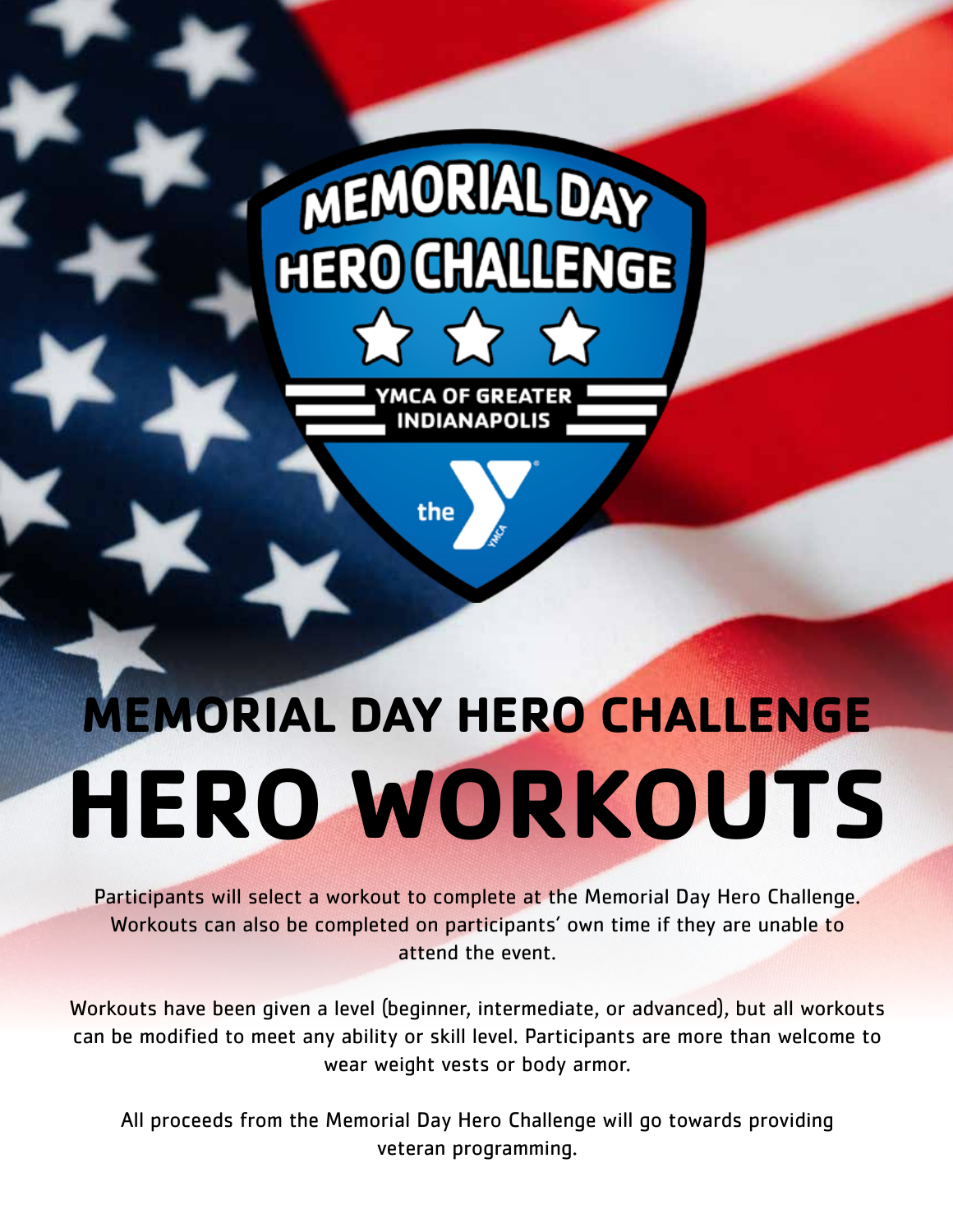

**'MURPH' In honor of Navy Lieutenant Michael Murphy**

**LEVEL: ADVANCED\***

**1 mile run 100 pull-ups 200 push-up 300 squats 1 mile run**

\*All workouts can be modified to meet any ability or skill level.

Navy Lieutenant Michael Murphy was killed in Afghanistan on June 28, 2005, at age 43. He was awarded the U.S. military's highest decoration, the Medal of Honor, for his actions during the Way in Afghanistan, and was the first member of the United States Navy to receive the award since the Vietnam War.

This workout was one of Michael Murphy's favorites, and it now honors the focused warrior and great American who wanted nothing more in life than to serve this great country and the beautiful people who make it what it is.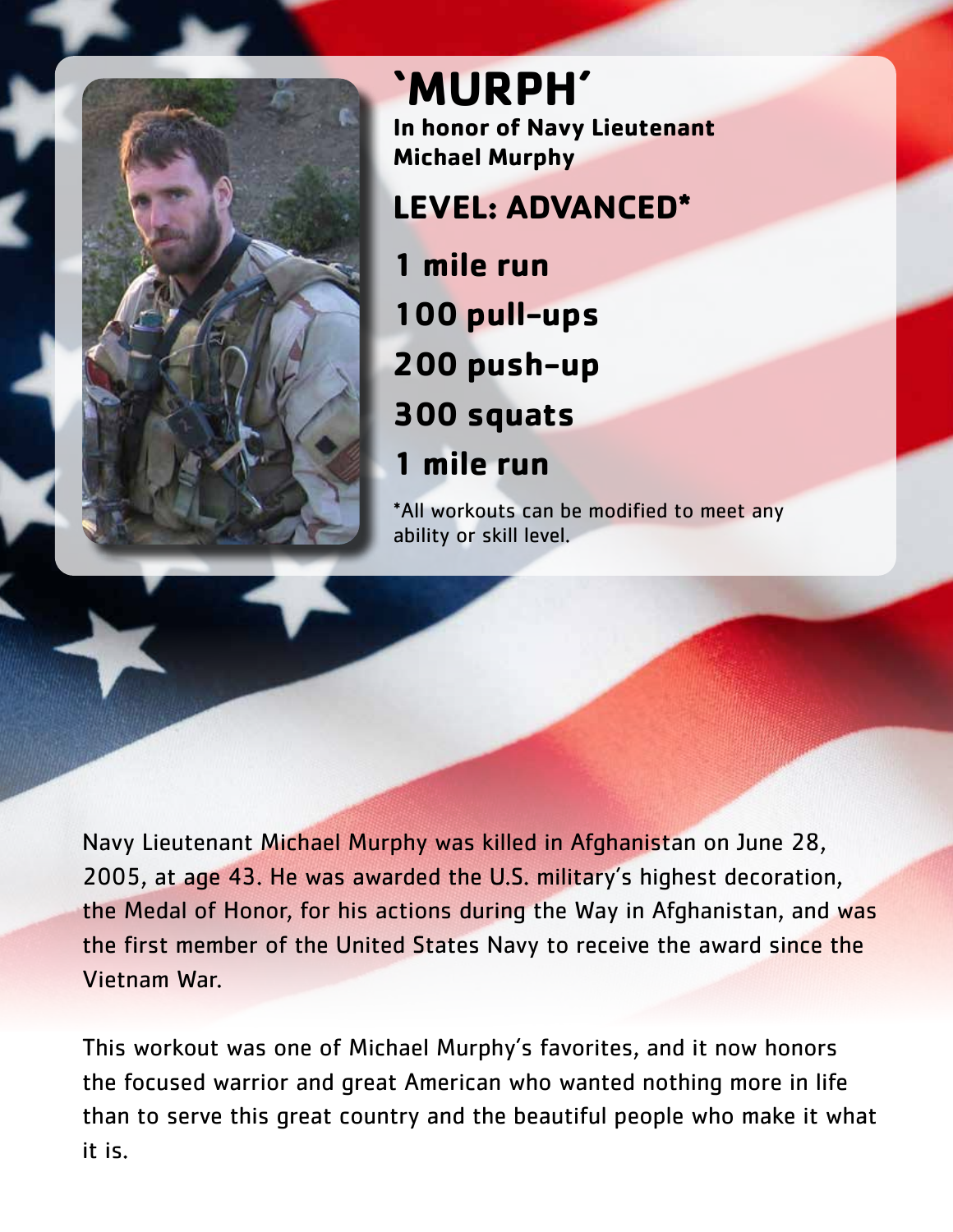

**'JERRY' In honor of U.S. Army Sgt. Jerry Dwayne Patton**

### **LEVEL: BEGINNER\***

**1 mile run 2K row**

**1 mile run**

\*All workouts can be modified to meet any ability or skill level.

U.S. Army Sgt. Jerry Dwayne Patton died on October 15, 2008, during High Altitude High Opening (HAHO) training at the age of 40. He was assigned to Army USSOCOM and was preparing for deployment to Afghanistan.

Patton is survived by his wife, Molly, and his sons, Chad, Cody, Chase, and Connor.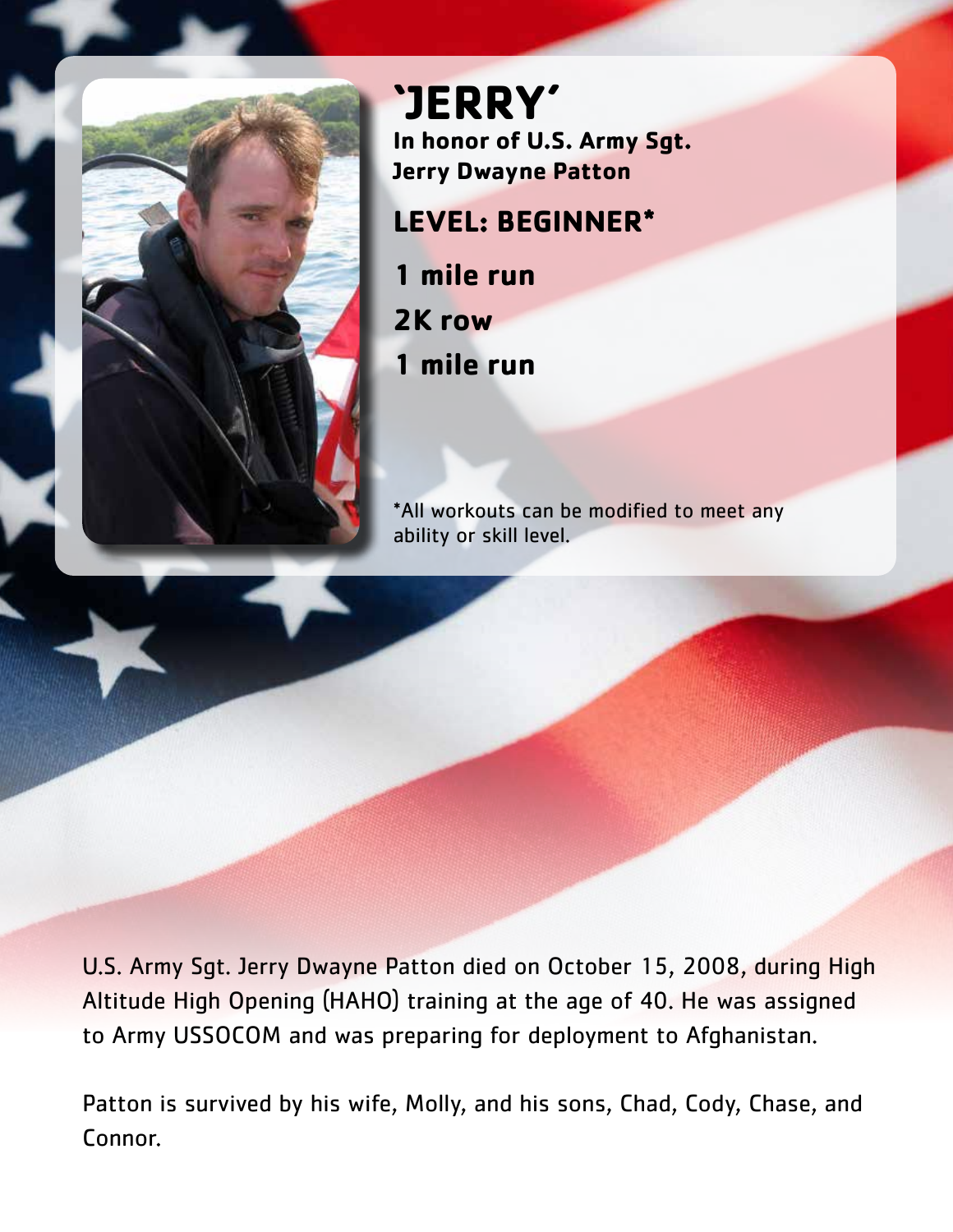

**'BRENTON' In honor of Field Training Officer Timothy Quinn Brenton LEVEL: BEGINNER\***

**5 rounds: 100 ft bear crawl 100 ft standing broad-jump**

\*All workouts can be modified to meet any ability or skill level.

Field Training Officer Timothy Quinn Brenton of the Seattle Police Department was shot and killed in a drive-by shooting while on duty on October 31, 2009. Brenton was 39 years old.

Brenton is survived by his wife, Lisa; son, Quinn; and daughter, Kayleigh.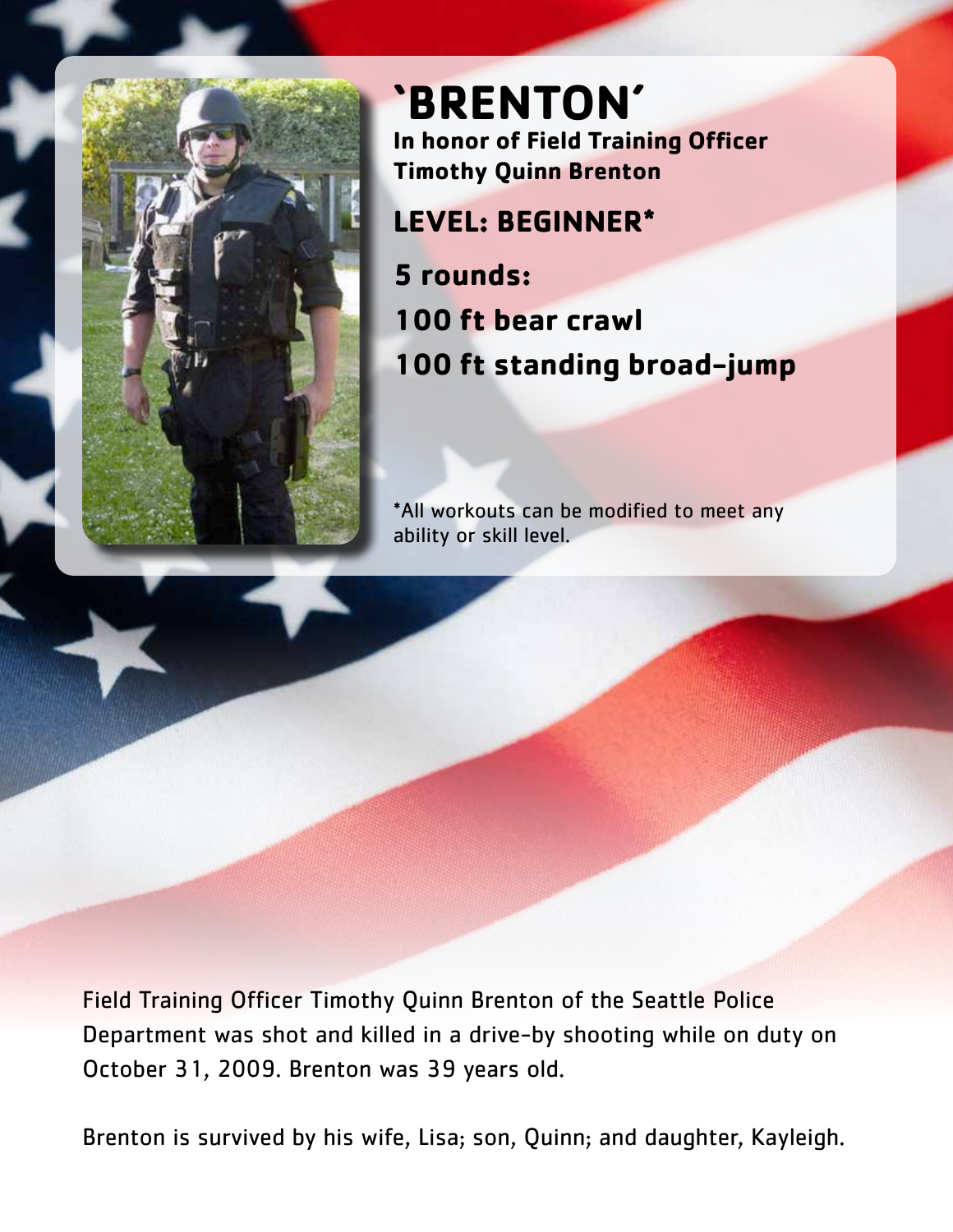

# **'BRADLEY' In honor of U.S. Air Force Senior Airman Bradley R. Smith**

# **LEVEL: INTERMEDIATE\***

**10 rounds: 100 meter sprint 10 pull-ups 100 meter sprint 10 burpees 30 second rest**

\*All workouts can be modified to meet any ability or skill level.

U.S. Air Force Senior Airman Bradley R. Smith of Troy, Illinois, assigned to the 10th Air Support Operations Squadron, based in Fort Riley, Kansas, was killed on January 3, 2010, by an improvised explosive device in Zhari District, Kandahar Province, Afghanistan. Smith was 24 years old.

Smith is survived by his wife, Tiffany; daughter, Chloe; parents, Gary and Paula; and brother, Ryan.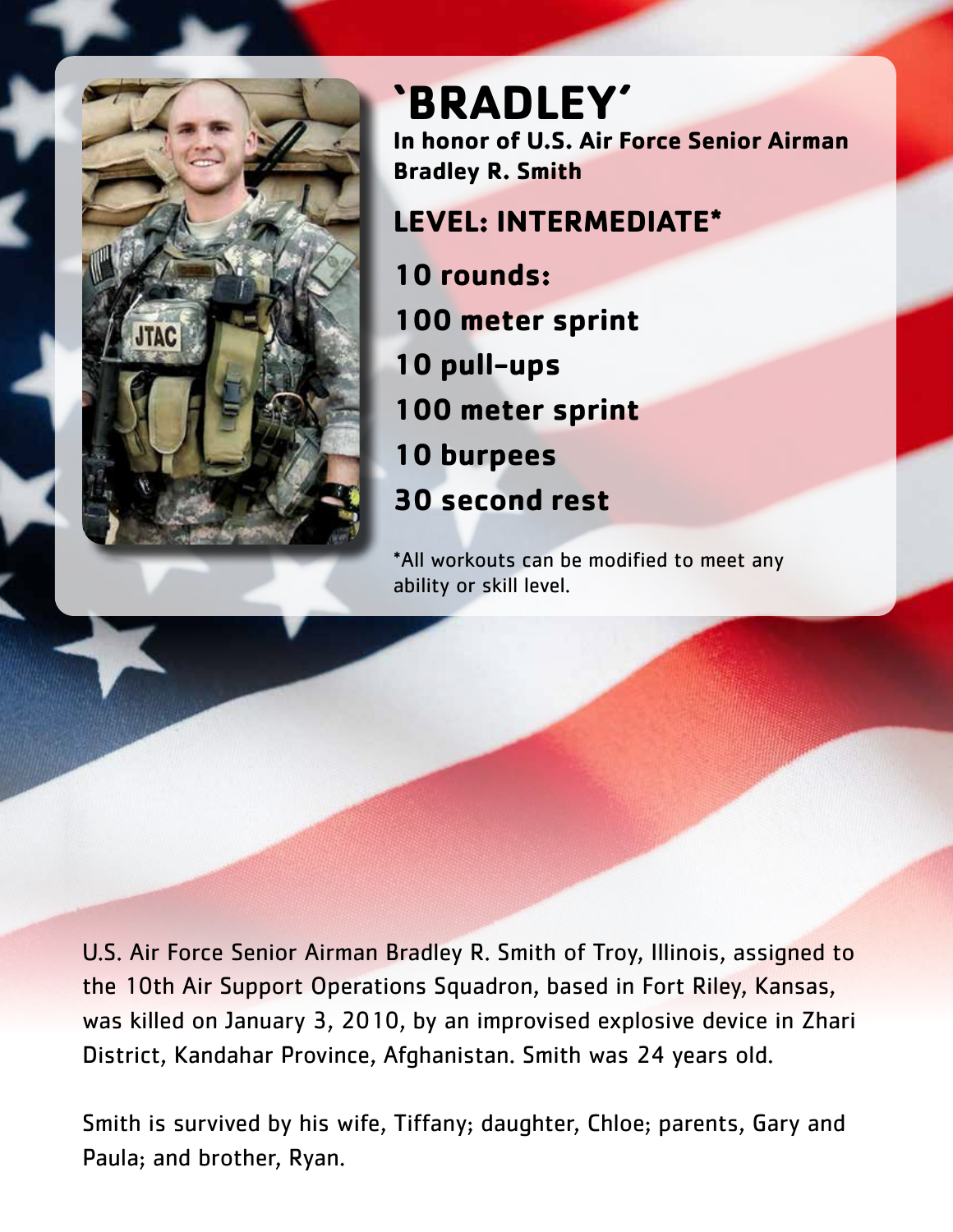

**'JARED' In honor of U.S. Army Master Sgt. Jared N. Van Aalst**

## **LEVEL: ADVANCED\***

**4 rounds: 800 meter run 40 pull-ups 70 push-ups**

\*All workouts can be modified to meet any ability or skill level.

U.S. Army Master Sgt. Jared N. Van Aalst of Laconia, New Hampshire, assigned to the U.S. Army Special Operations Command, based in Fort Bragg, North Carolina, died on August 4, 2010, in Kunduz Province, Afghanistan, of wounds suffered while his unit was conducting combat operations. Aalst was 34 years old.

Aalst is survived by his wife, Katie; his daughters, Kaylie and Ava; and a posthumous son, Hugh Jared.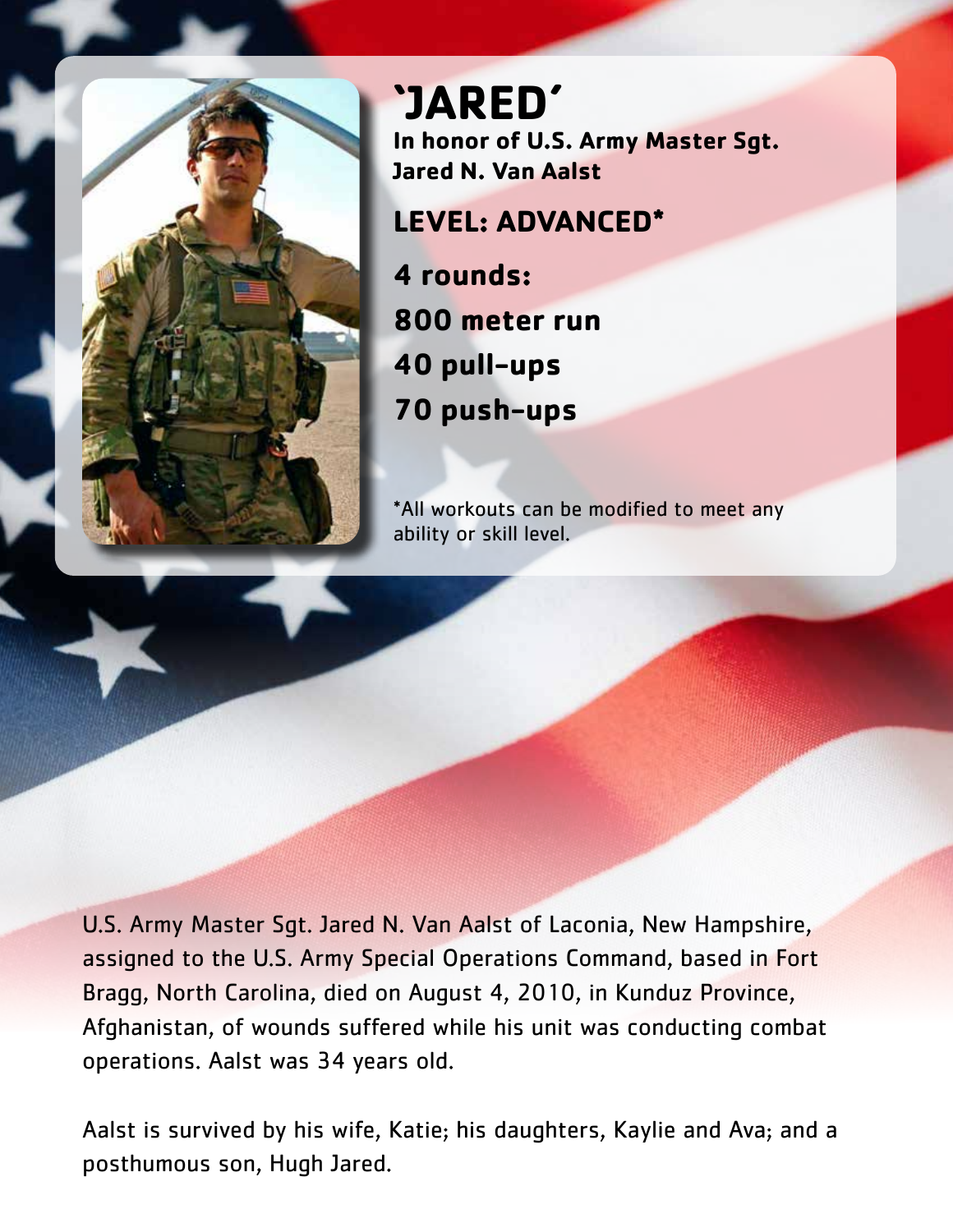

**'LOREDO' In honor of U.S. Army Staff Sgt. Edwardo Loredo**

# **LEVEL: INTERMEDIATE\***

**6 rounds: 24 squats 24 push-ups 24 walking lunge steps 400 meter run**

\*All workouts can be modified to meet any ability or skill level.

U.S. Army Staff Sgt. Edwardo Loredo of Houston, Texas, assigned to the 2nd Battalion, 508th Parachute Infantry Regiment, 4th Brigade Combat Team, 82nd Airborne Division, based in Fort Bragg, North Carolina, was killed on June 24, 2010, in Jelewar, Afghanistan, when insurgents attacked his unit with an improvised explosive device. Loredo was 34 years old.

Loredo is survived by his wife, 1st Sgt. Jennifer Loredo; daughter, Laura Isabelle; stepdaughter, Alexis; and son, Eddie Enrique.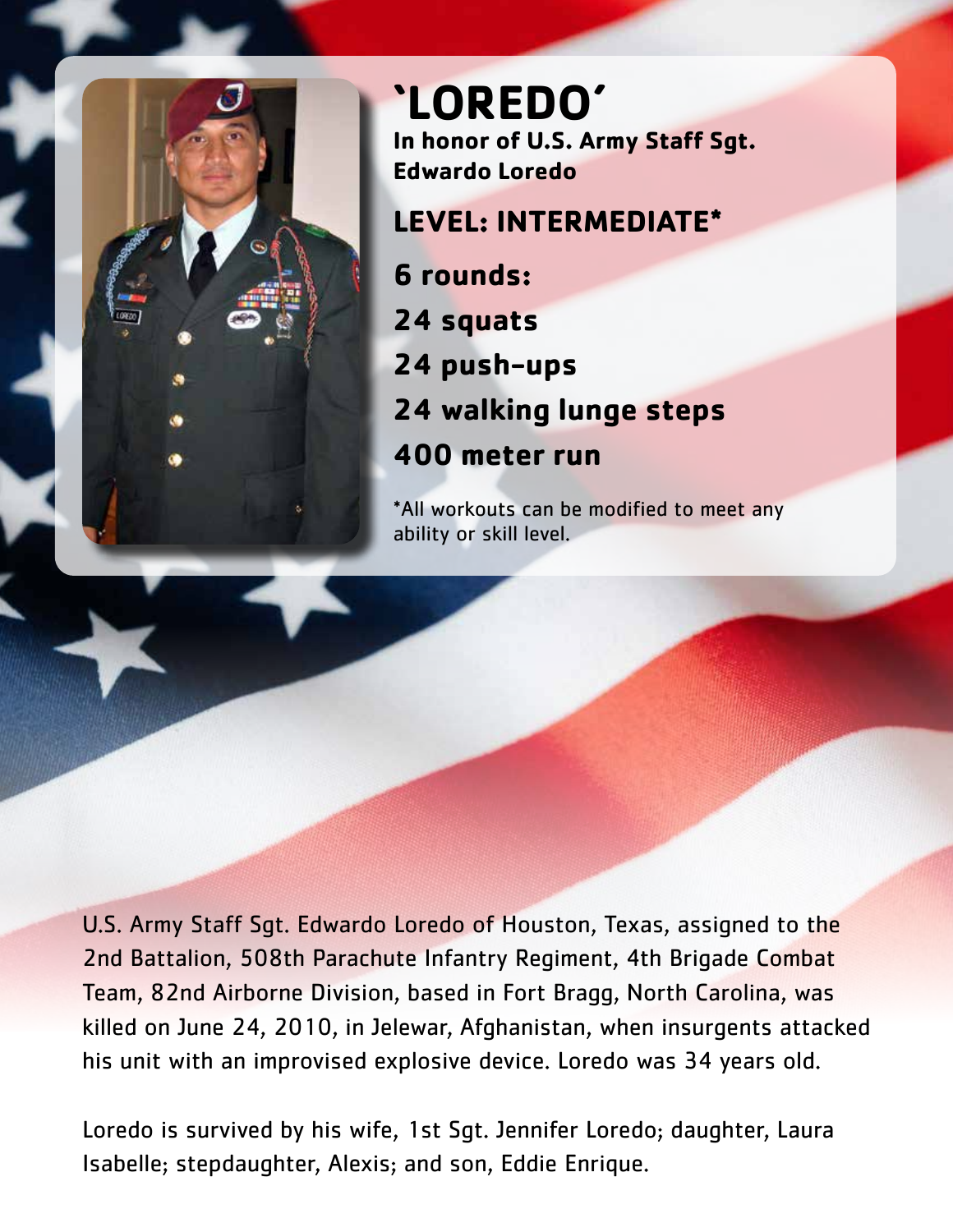

**'RILEY' In honor of U.S. Army Sgt. 1st Class Riley G. Stephens**

**LEVEL: INTERMEDIATE\* 1.5 mile run 150 burpees 1.5 mile run**

\*All workouts can be modified to meet any ability or skill level.

Army Sgt. 1st Class Riley G. Stephens of Tolar, Texas, assigned to the 1st Battalion, 3rd Special Forces Group (Airborne), died September 28, 2012, in Wardak, Afghanistan, of wounds caused by enemy small-arms fire. Stephens was 39 years old.

Stephens is survived by his wife, Tiffany; three children, Austin, Morgan and Rylee Ann; parents, Michael and Joann; brother, Ken; and a number of additional family members.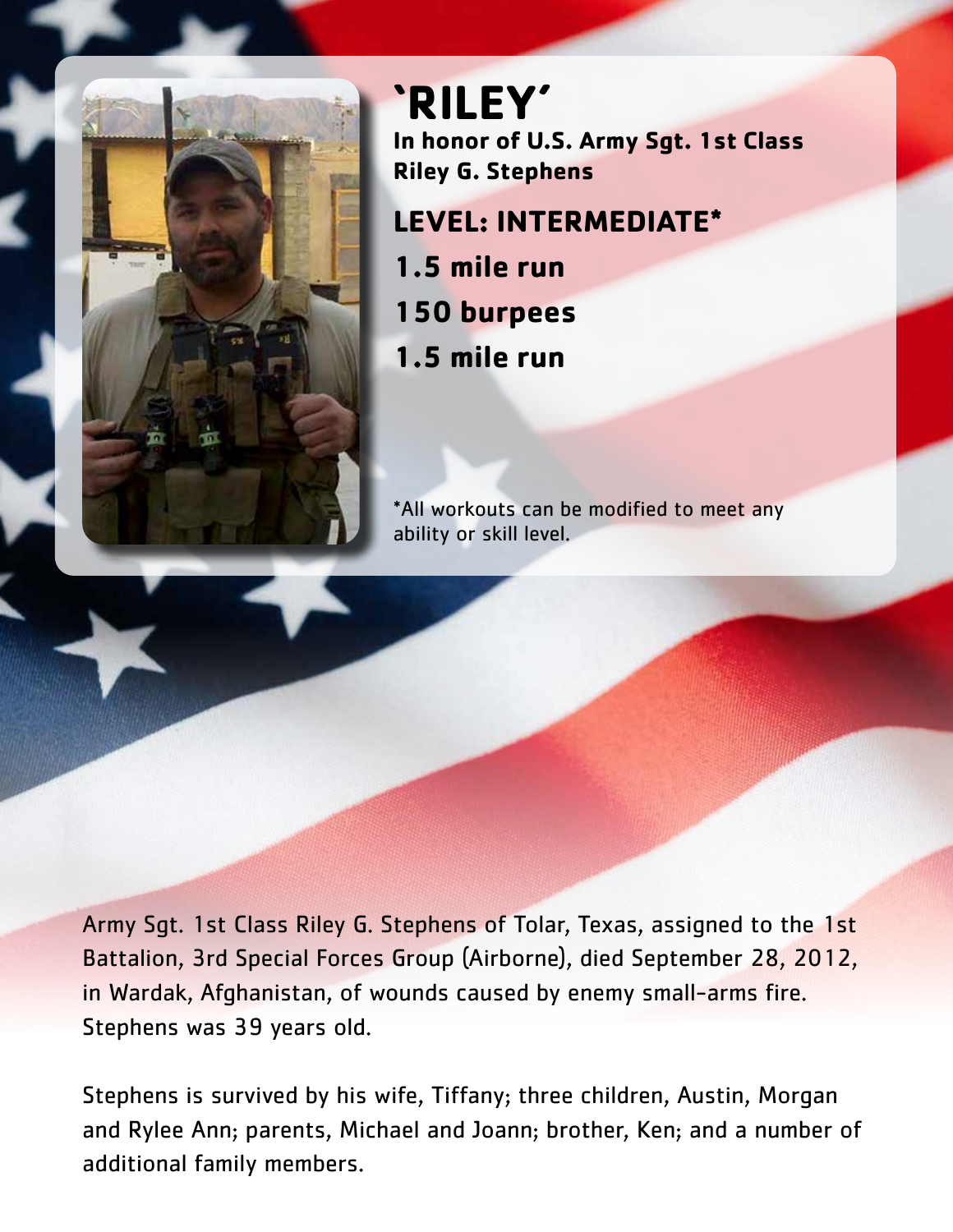

**'RENÉ' In honor of Danish Army Sgt. René Brink Jakobsen LEVEL: INTERMEDIATE\* 7 rounds:**

**400 meter run 21 walking lunges 15 pull-ups 9 burpees**

\*All workouts can be modified to meet any ability or skill level.

Danish Army Sgt. René Brink Jakobsen of Vang, Denmark, died January 3, 2013, after being hit by an improvised explosive device while on foot patrol with his unit in Upper Gereshk Valley in Helmand Province, Afghanistan. The 39 year old was a member of the elite Danish Special Forces Ranger unit called Jaegerkorpet.

Jakobsen is survived by his wife, Camilla; three children, Mie, Sara and Thor; and many loving relatives and friends.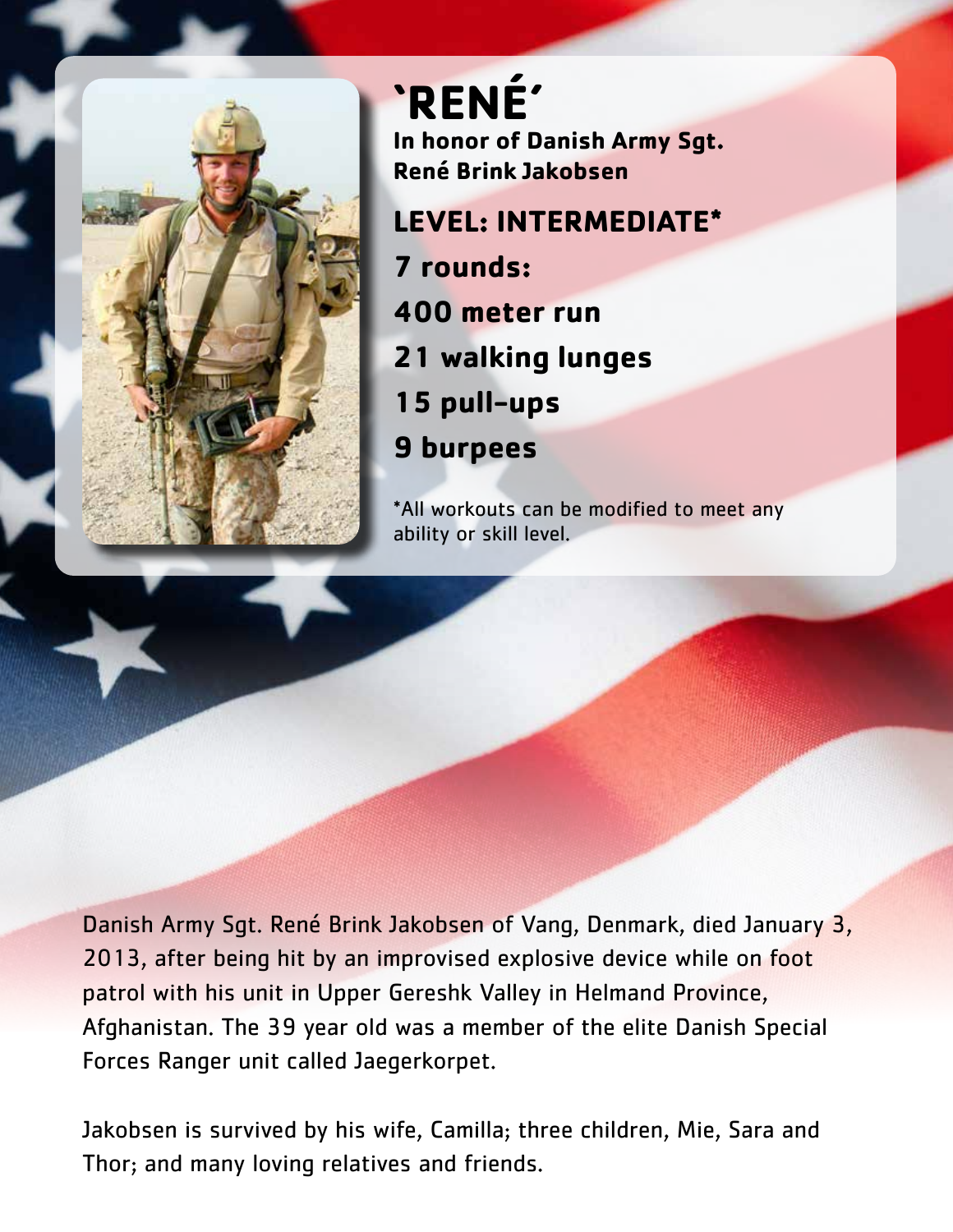

**'TERRY' In honor of D.E.A. Special Agent James 'Terry' Watson**

### **LEVEL: INTERMEDIATE\***

**1 mile run 100 push-ups 100 meter bear crawl 1 mile run 100 meter bear crawl 100 push-ups 1 mile run**

\*All workouts can be modified to meet any ability or skill level.

Drug Enforcement Administration Special Agent James "Terry" Watson of Holly Ridge, Louisiana, was killed during a robbery attempt in Bogotà, Colombia, on June 20, 2013. Prior to his 13 years of service with the D.E.A., Special Agent Watson worked for the U.S. Marshal's Service and served in the U.S. Army. Watson was 43 years old.

Watson is survived by his wife, Fadia Margarita De La Rosa; father, Paul, and his wife, Linda; mother, Henrietta; brother, Scott; and numerous other family members and friends.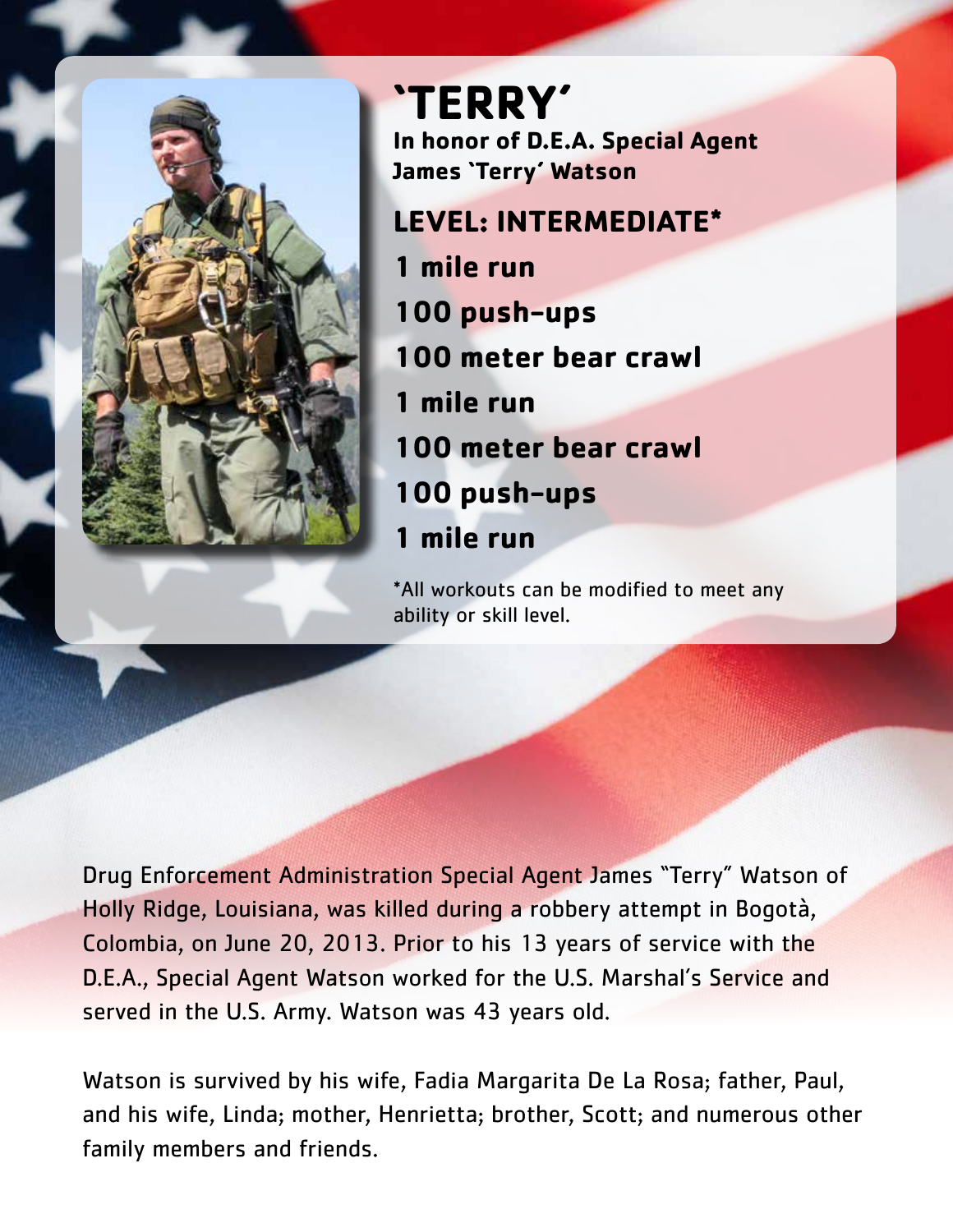

**'EMILY' In honor of Second Lt. Emily Jazmin Tatum Perez LEVEL: INTERMEDIATE\* 10 rounds: 30 double-unders (jump rope) 15 pull-ups 30 squats 100 meter sprint**

## **2 minute rest**

\*All workouts can be modified to meet any ability or skill level.

Second Lt. Emily Jazmin Tatum Perez, 23, was killed on September 12, 2006, when her Humvee was struck by an improvised explosive device as she was leading a convoy through Al Kifl, Iraq. She served in the 204th Support Battalion, 2nd Brigade, 4th Infantry Division of the U.S. Army. Perez was the first female African-American officer in U.S. military history to die in combat and the first female West Point graduate to die in the Iraq War.

She is survived by her parents, Daniel and Vicki; brother, Kevyn; and many classmates and friends.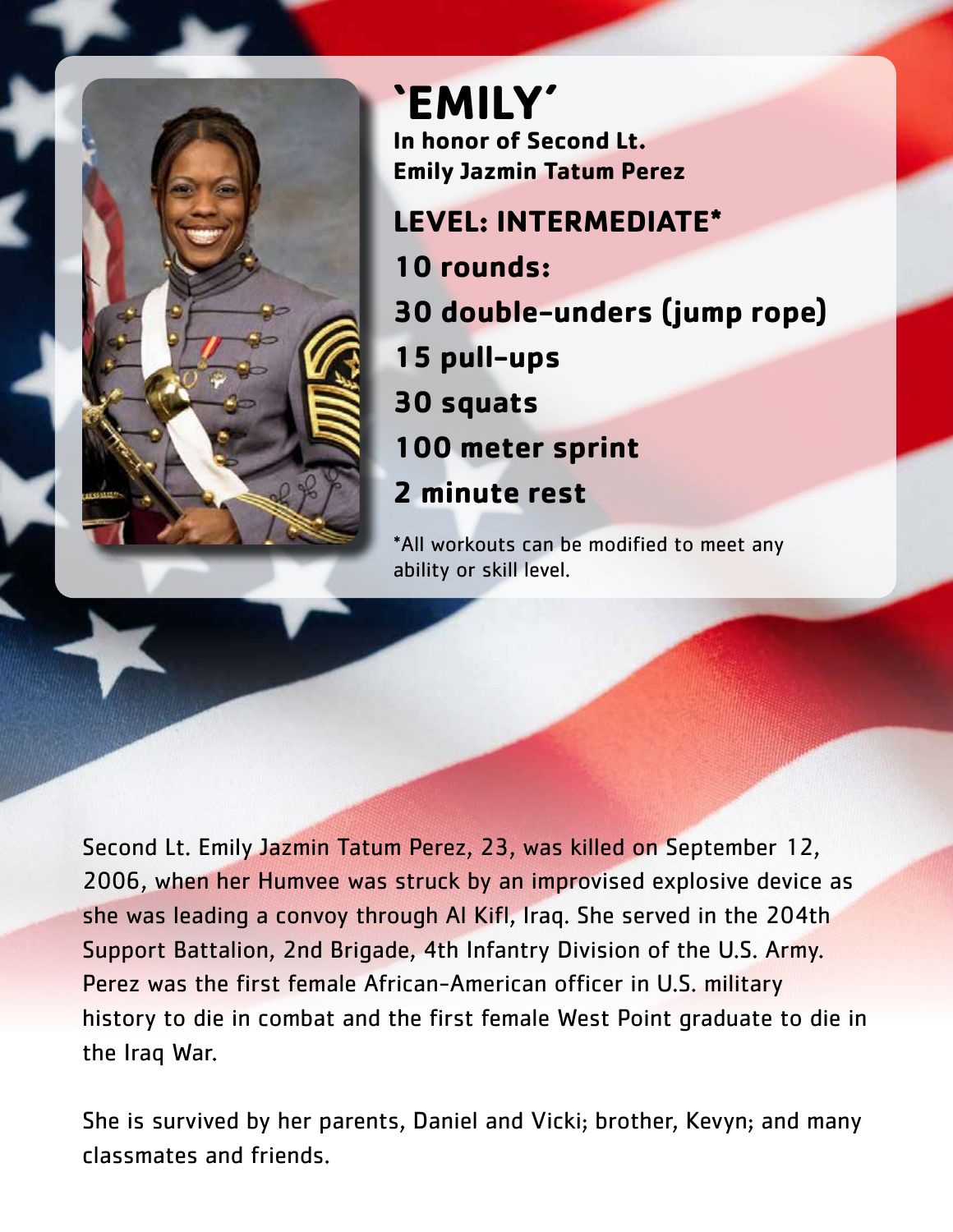

# **'COFFLAND' In honor of U.S. Army Spc. Christopher J. Coffland**

**LEVEL: INTERMEDIATE\* 6 minute hang from pull-up bar Each time you drop, perform: 800 meter run 30 push-ups**

\*All workouts can be modified to meet any ability or skill level.

U.S. Army Spc. Christopher J. Coffland, 43, of Baltimore, Maryland, died Nov. 13, 2009, in Wardak province, Afghanistan, of wounds suffered when enemy forces attacked his unit with an improvised explosive device. Coffland, who joined the Army a month before reaching the enlistment age limit of 42, was assigned to the 323rd Military Intelligence Battalion at Fort Meade, Maryland. He was deployed to Afghanistan two weeks prior to his death.

Coffland is survived by his parents, David and Toni; his sisters, Lynn, Karen and Laurie; his brother, David; and many other friends and family members.